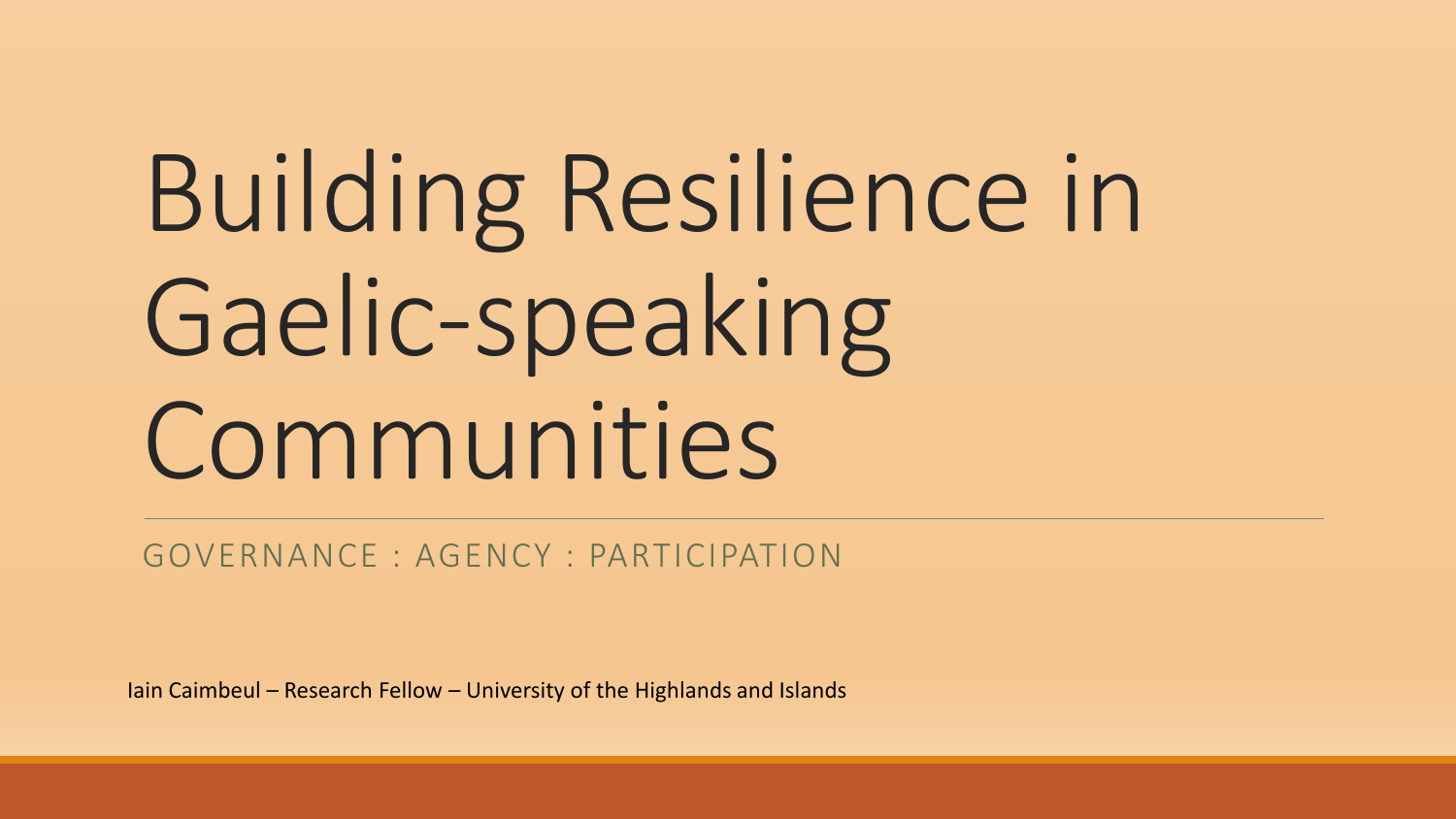#### Structure of talk

➢Background statistics to provide context

➢The '*Gaelic Crisis*' research and the '*Urras*' model characteristics

➢Factors in setting up a Community-based Trust

➢Some definitions

➢Final thoughts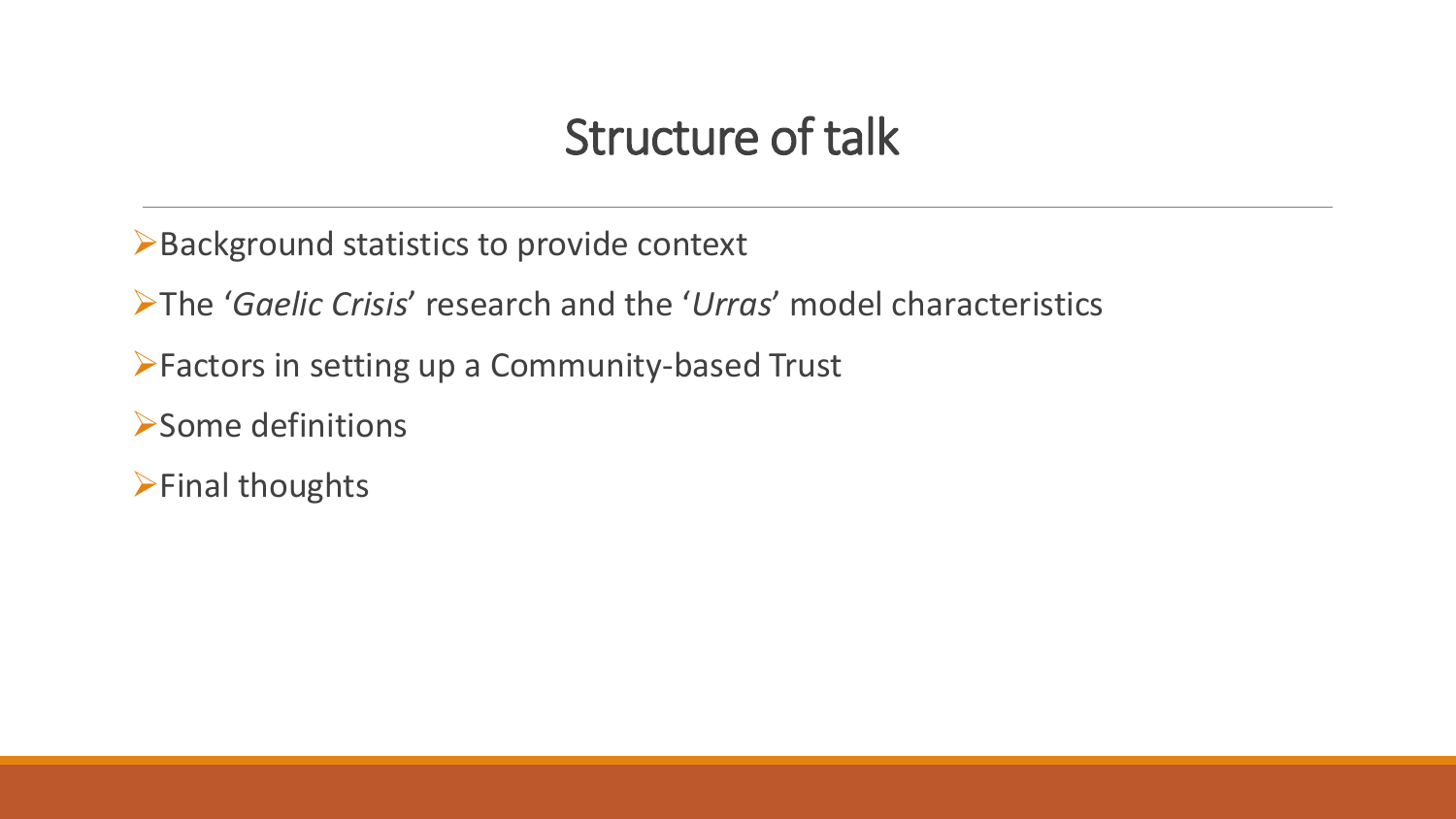# Gaelic Spoken in Households

| <b>Local Authority</b>   | <b>Total</b><br><b>Population 3+</b> | <b>Gaelic Speakers</b> | <b>Gaelic Spoken</b><br>at Home | % Gaelic of Total<br>Pop. | <b>Gaelic at Home</b><br>as % of Speakers | % Gap:<br><b>Reported</b><br><b>Ability &amp;</b><br><b>Use</b> |
|--------------------------|--------------------------------------|------------------------|---------------------------------|---------------------------|-------------------------------------------|-----------------------------------------------------------------|
| <b>Eilean Siar</b>       | 26,929                               | 14,066                 | 10,882                          | 52.2%                     | 77%                                       | 23%                                                             |
| <b>Highland</b>          | 224,606                              | 12,039                 | 5,447                           | 5.4%                      | 45%                                       | 55%                                                             |
| <b>Argyll &amp; Bute</b> | 85,684                               | 3,451                  | 1,278                           | 4.0%                      | 37%                                       | 63%                                                             |
| <b>Glasgow City</b>      | 572,633                              | 5,891                  | 2,305                           | 1.0%                      | 39%                                       | 61%                                                             |
| <b>Aberdeen City</b>     | 215,597                              | 1,628                  | 405                             | 0.8%                      | 25%                                       | 75%                                                             |
| <b>Edinburgh City</b>    | 460,103                              | 3,157                  | 867                             | 0.7%                      | 27%                                       | 73%                                                             |
| <b>Rest of Scotland</b>  | 3,532,671                            | 17,143                 | 3,790                           | 0.5%                      | 22%                                       | 78%                                                             |
| <b>Scotland Overall</b>  | 5,118,223                            | 55,935                 | 24,974                          | 1.1%                      | 45%                                       | 55%                                                             |

Source: NRS (Census 2011) Table DC2119SC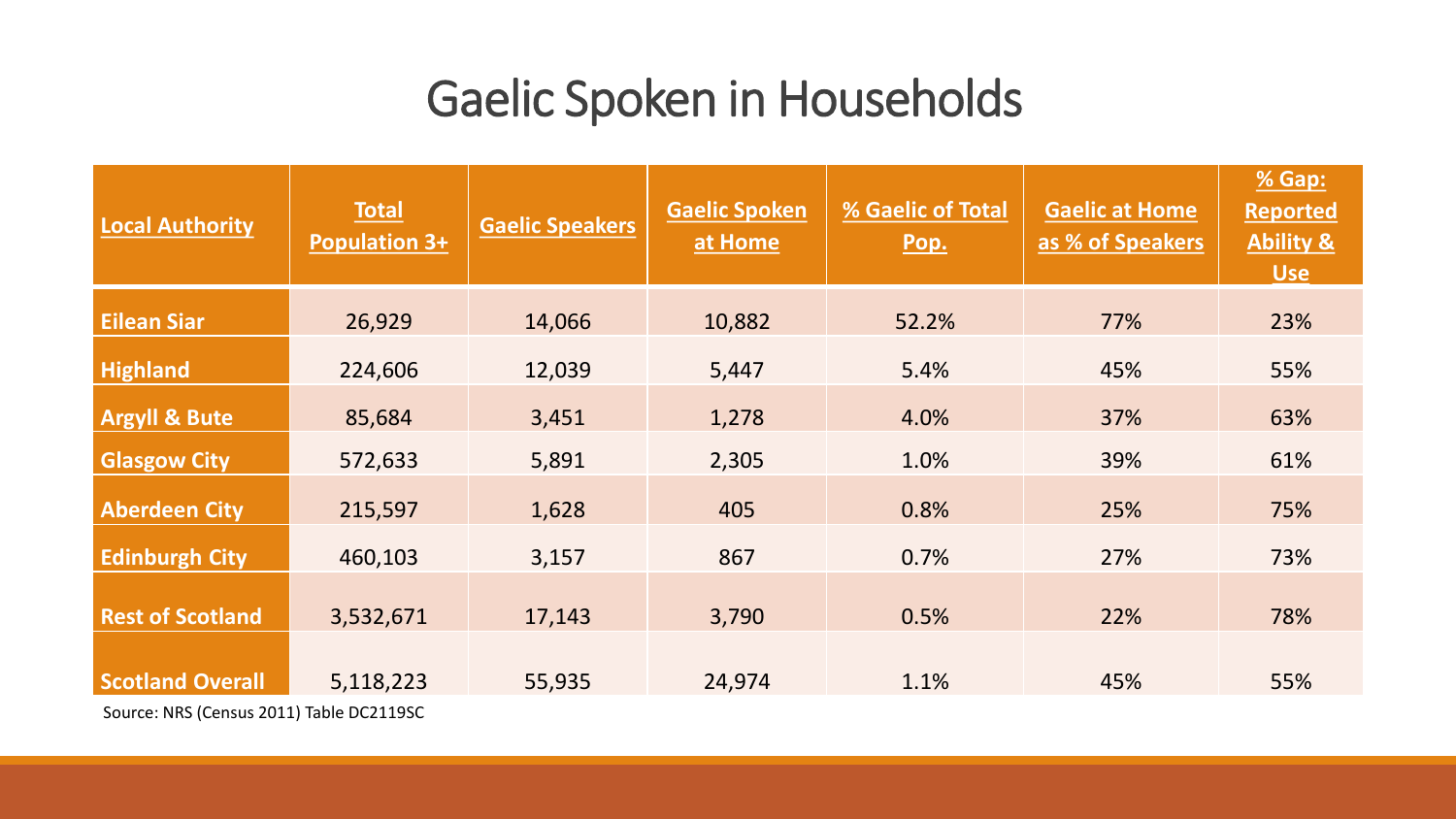#### Eilean Siar: Trends in Gaelic Speakers in the 3-17 years population

| <b>AREA</b>                                     | <b>1981</b> | <b>1991</b> | 2001  | 2011  | % Change<br>1981-2011 |
|-------------------------------------------------|-------------|-------------|-------|-------|-----------------------|
| Lewis                                           | 3,052       | 1,766       | 1,320 | 1,161 | $-62%$                |
| <b>Harris</b>                                   | 457         | 273         | 186   | 134   | $-71%$                |
| North Uist                                      | 350         | 195         | 195   | 114   | $-67%$                |
| <b>Benbecula</b>                                | 258         | 177         | 131   | 120   | $-53%$                |
| <b>South Uist</b>                               | 663         | 416         | 276   | 228   | $-66%$                |
| <b>Barra and Vatersay</b>                       | 359         | 212         | 149   | 137   | $-62%$                |
| <b>Total: Age 3-17 Population Speaks Gaelic</b> | 5,139       | 3,039       | 2,257 | 1,894 | $-63%$                |
| <b>Total: Age 3-17 Population</b>               | 7,453       | 5,995       | 4,870 | 4,592 | $-38%$                |
| <b>% Total Population Speaks Gaelic</b>         | 69%         | 51%         | 46%   | 41%   | $-28%$                |

*Source NRS: ADAPTED FROM TABLE CT\_0079a\_1981, 1991, 2001, and 2011. Age 3-17 Population Speaks Gaelic By Area*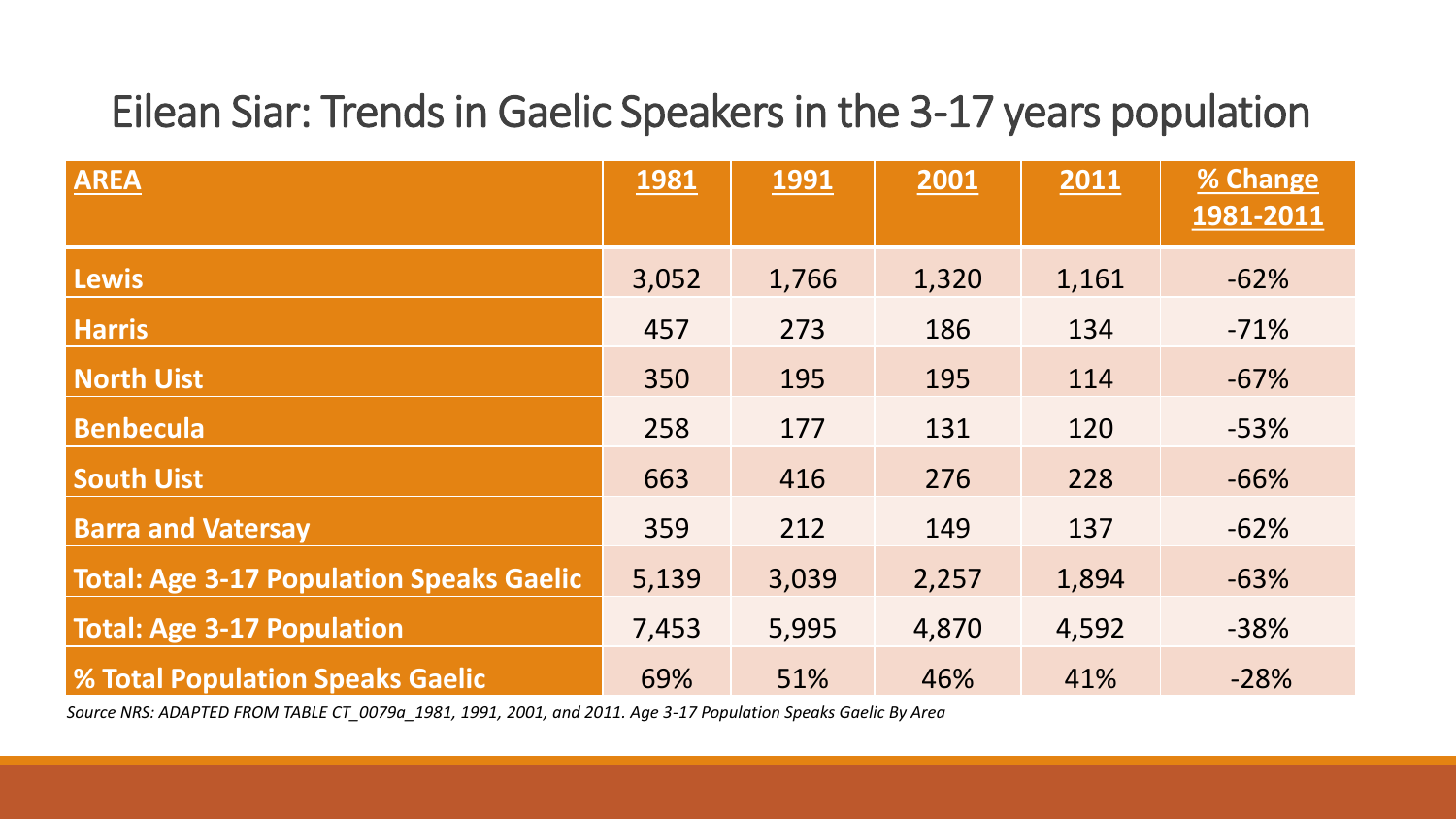### Key Policy Reform Points from *Gaelic Crisis* Research

- a) The vernacular Gaelic group is in crisis and is in advanced-stage language shift to English
- b) Current Gaelic policy is weakly relevant to this sociolinguistic crisis
- c) Policy reform should build the social capital and leadership capacity of the Gaelic community to address their sociolinguistic circumstances
- d) A re-adjustment of policy priorities should focus on the distribution of resources to protect the societal continuity of the vernacular group.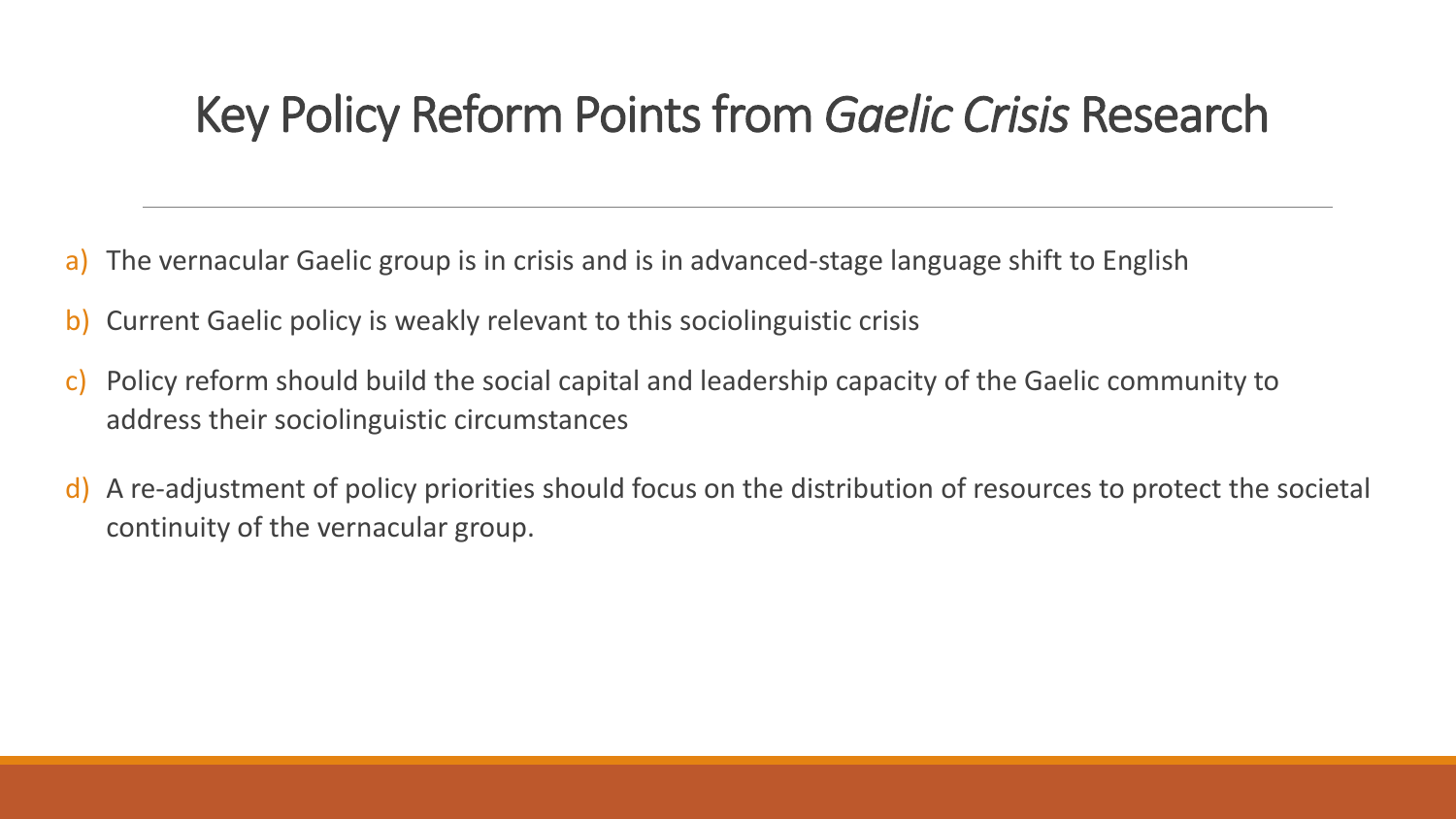### Gaelic Crisis Research & Community Conversations

❖"Within the remaining Gaelic vernacular communities of Scotland, the social use and transmission of Gaelic is at the point of collapse".

❖*"Without a re-orientation of public policy and interventions focused at the community level, the present Gaelic vernacular group do not have the demographic or societal resources to sustain a communal presence in the islands beyond the next 10 years".* 

✓"The decline in 'natural' usage….represents the larger challenge for community usage. …..preserving Gaelic as a native language, acquired in the home and community, should be recognised as the primary aim of revitalisation efforts in the vernacular communities".

*------------------------------------------------------------------------------------*

✓*"The perceived threat to Gaelic's position as a language of the home and community had two main drivers – the overall reduction in opportunities to speak Gaelic and low levels of confidence. Both factors represent a vicious circle where Gaelic-language ability suffers through infrequent and irregular use, which in turn erodes confidence and the will to engage in the language".*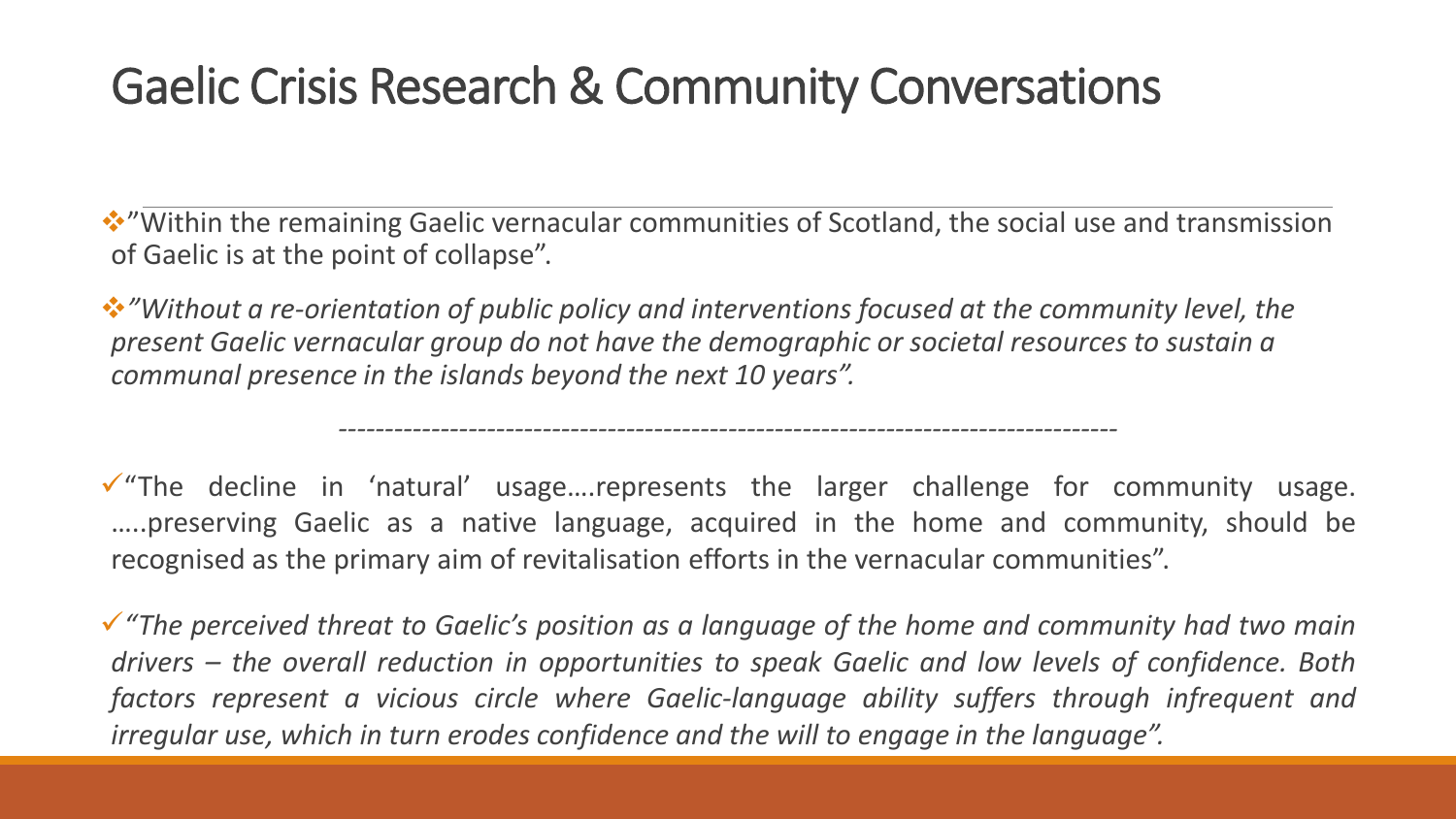#### Recommendations from the Research & from Community

*Gaelic Crisis Research*: Proposed a New Model for community-led Gaelic revitalisation in the islands. *Urras na Gàidhlig* would be a community development Trust for the Gaelic-speaking Group.

**Community Conversations: Urras na Gàidhlig** – Most participants believed this idea should be explored further in terms of structure, membership and resource. Aspects of a decentralised structure, with power and resource equitably distributed and situated throughout affiliate communities, should be considered. Any trust should be inclusive and incorporate a holistic approach to the language in the community, for example addressing the language's place in land management, housing and economy. In this sense, it would be important to reflect how current organisations, such as community land trusts and heritage societies, could be involved from an early stage. Recognising high levels of volunteer fatigue, any exploration into the feasibility of a language trust should not be left to the communities to undertake.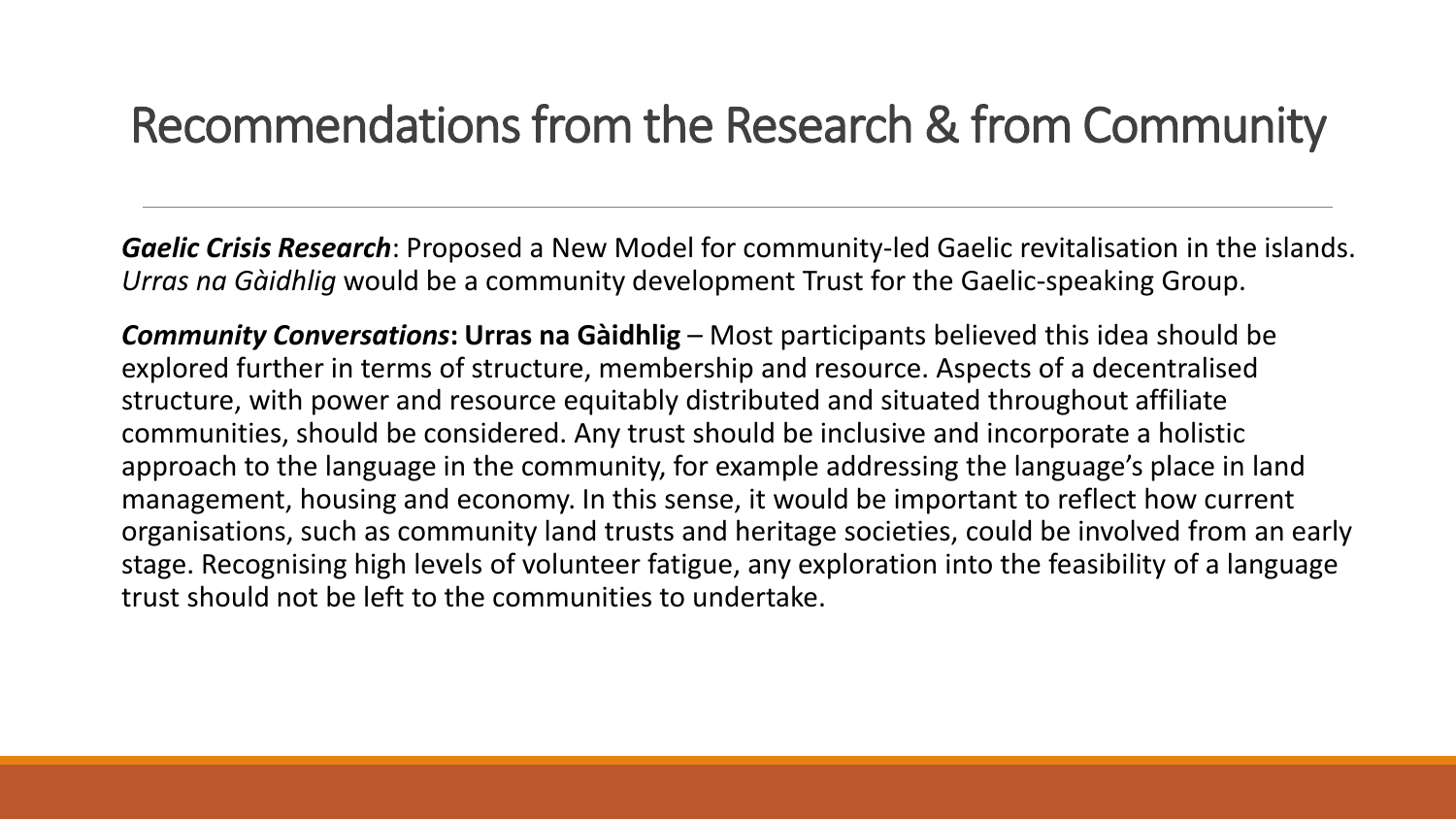# A new model to support the vernacular community

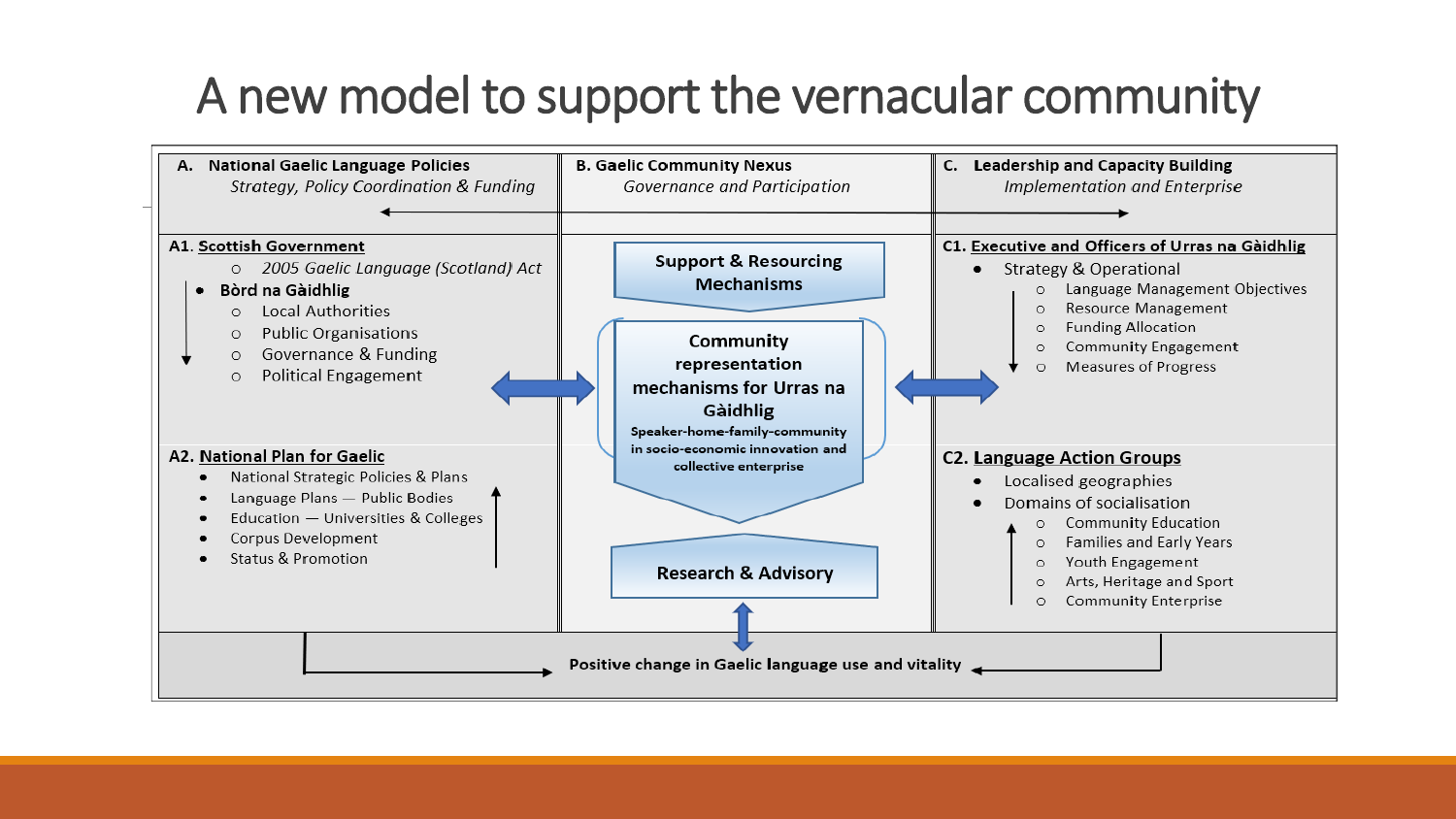### General Principles which underpin the Model

 $\triangleright$  To strengthen social capital

 $\triangleright$  To build community resilience and leadership capacity

 $\triangleright$  To address community governance

 $\triangleright$  To recognise the centrality of community agency in implementing a new future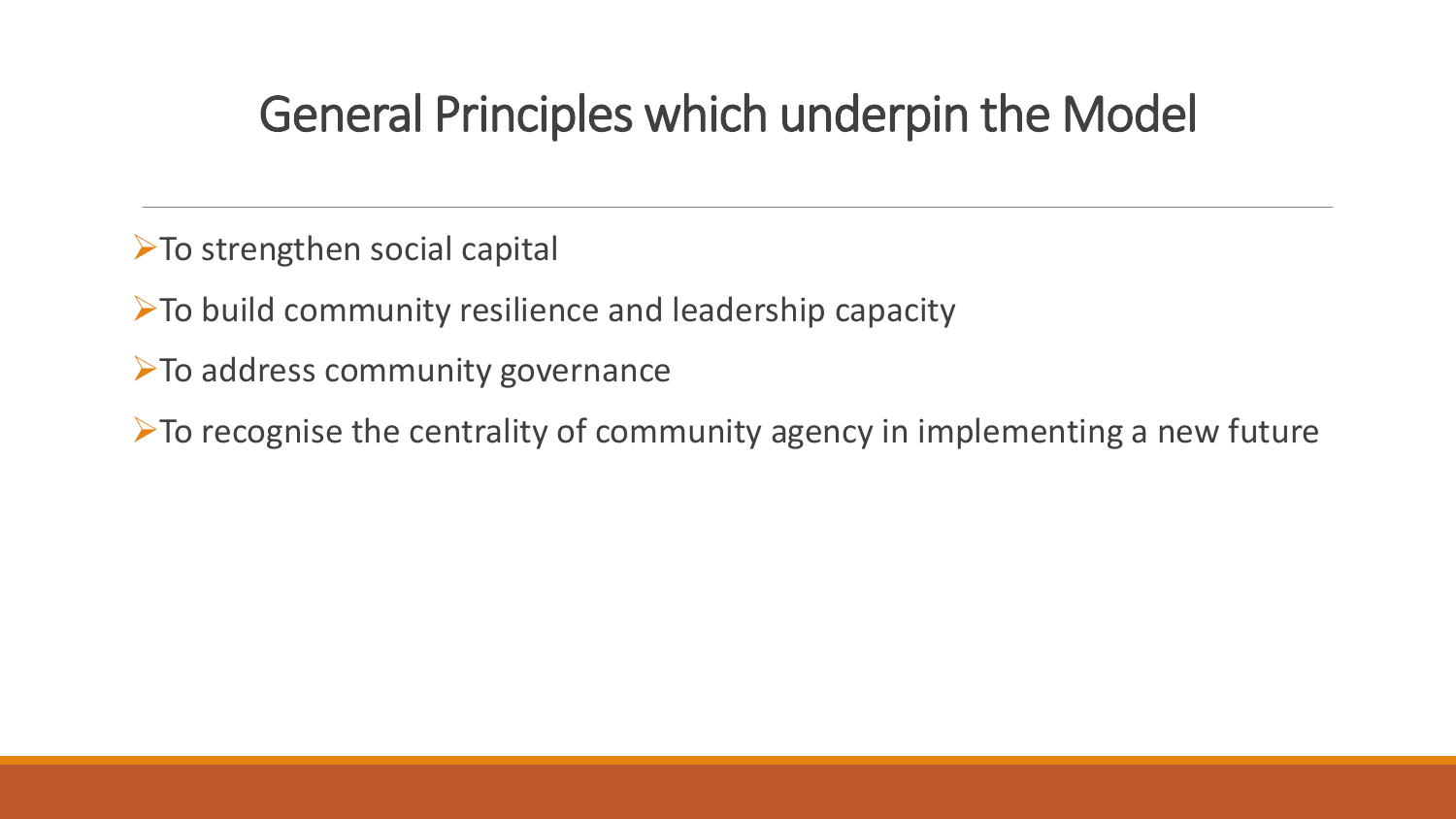#### Success characteristics for model implementation

➢Model agreed between policy-makers and the community should be one in which the community can integrate their own reality.

- ➢Model should be based on knowledge and research relevant to each community and not chosen as a standard one-size-fits-all approach.
- ➢Model should be developed through productive dialogue with the community.
- ➢Model should be flexible to allow for adjustments during implementation.

➢The model should reflect and include those elements essential for sociolinguistic transformation, thereby creating an environment which instils confidence in the process of change from the start.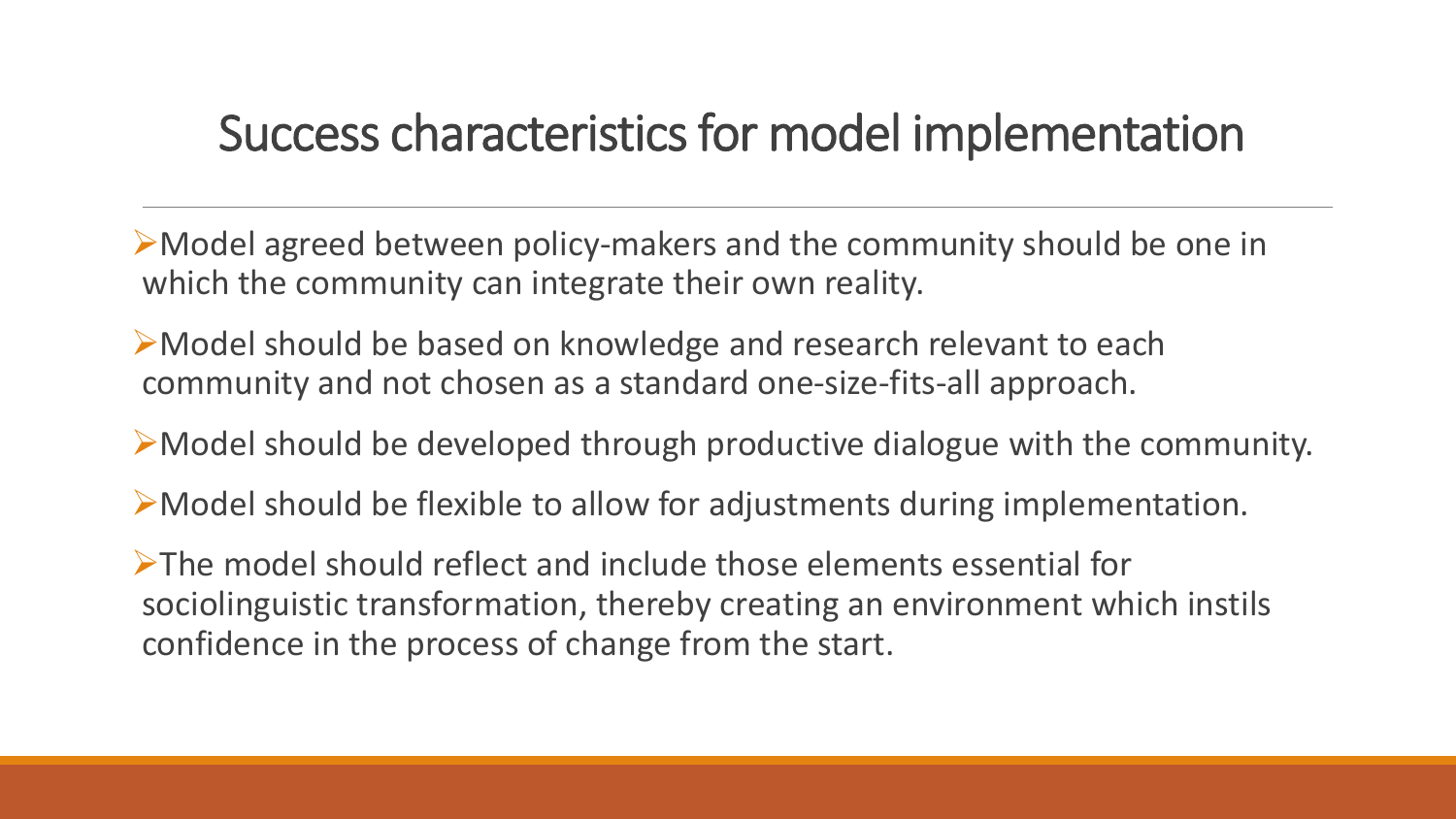#### What do we mean by……

➢Community Governance

➢Community Agency (Empowerment)

➢Community Resilience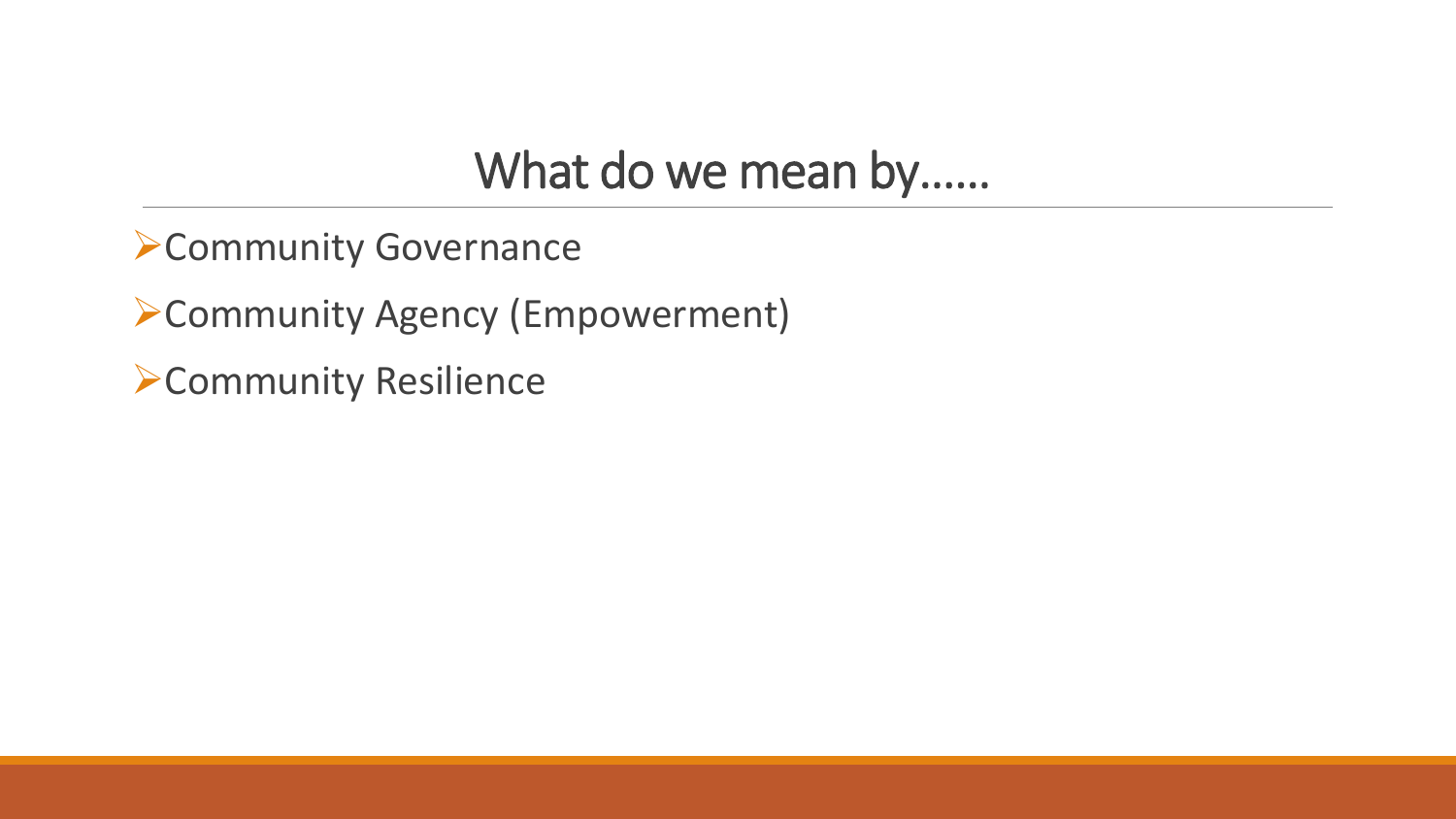#### Community Governance

Concept usually refers to community participation, engagement and decision-making in public matters.

[Community level management and decision-making that is undertaken by, with, or on behalf of a community, by a group of community stakeholders. The focus on 'community' rather than on a corporation, organisation, local government or the public sector is the distinguishing feature of community governance *vis a vis* these other forms of governance. (Totikidis, Armstrong & Francis, 2015)]

**Community governance, by definition, is about community management and decision-making but also implicates the broader aims of addressing community needs and building capacity and wellbeing (in our case the future well-being of the Gaelic vernacular community).**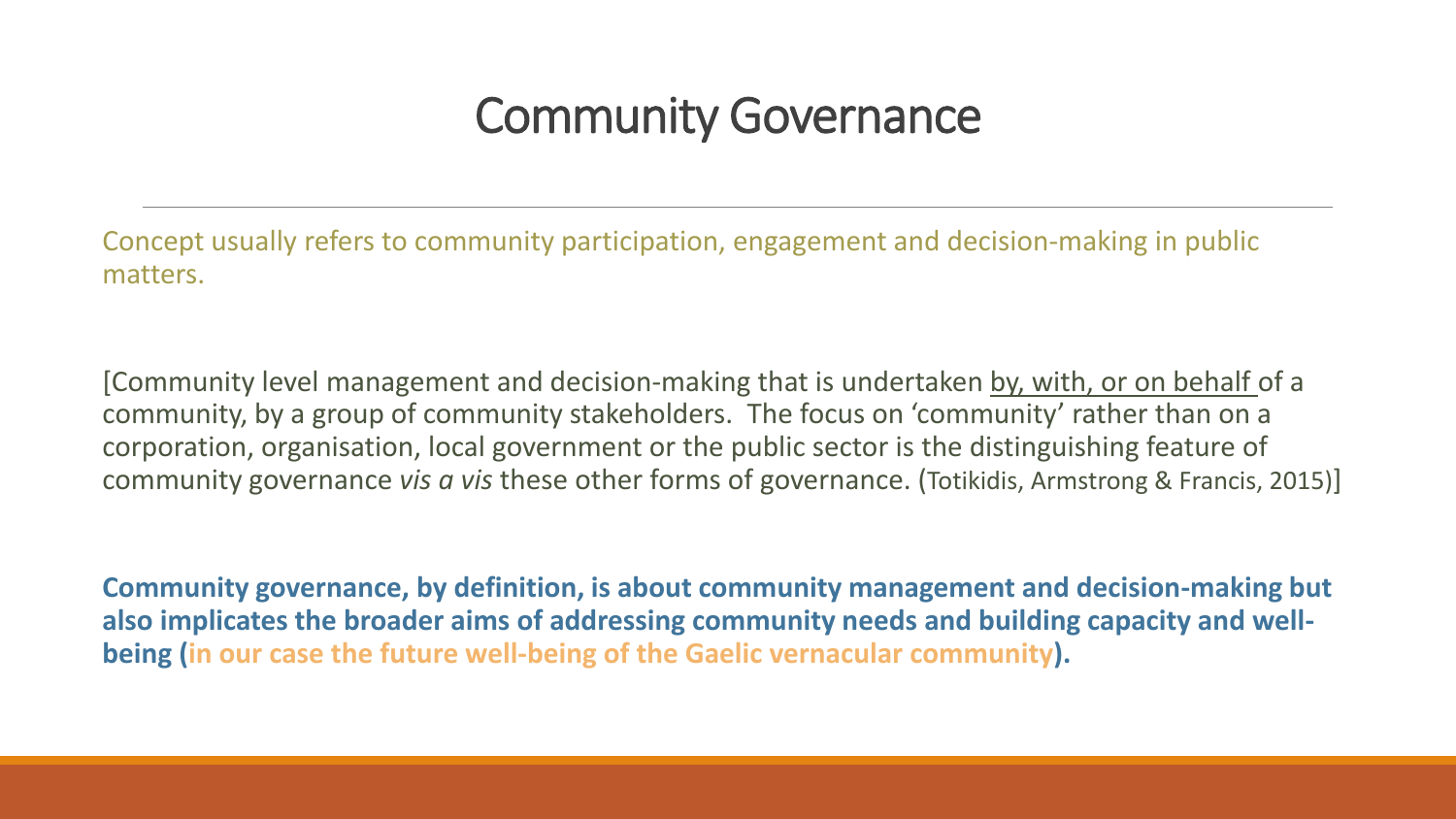# Community Agency (Empowerment)

Public policy interface: recognising the value of communities and their ability to create sociolinguistic and socioeconomic change.

Theoretical assumption is that **communities of people possess agency** in the sociological sense: they have the ability to act and be agents of their own development. Place-based communities, with some support and initial encouragement from enabling public policy, can create their own development trajectories.

Agency is an *a priori* condition in individuals that enables and strengthens social capital and contributes to collective social agency (Dale and Onyx, 2005)

….'the key variable which separates the older, positivistic/technicist approaches from the newer critical/postmodern ones is agency, that is, the role(s) of individuals and collectives in the processes of language use, attitudes and ultimately policies'. [Ricento (2000: 206)]

**A number of authors (cf. Ricento 2006; Hornberger 2006; Cooper 1989) consider that agency is now seen as a significant variable alongside,** *inter alia***, ideology and ecology, in approaches appropriate for contemporary language planning, with the grassroots role of individuals vital in influencing localised language interventions. [page 365, The Gaelic Crisis in the vernacular Community]**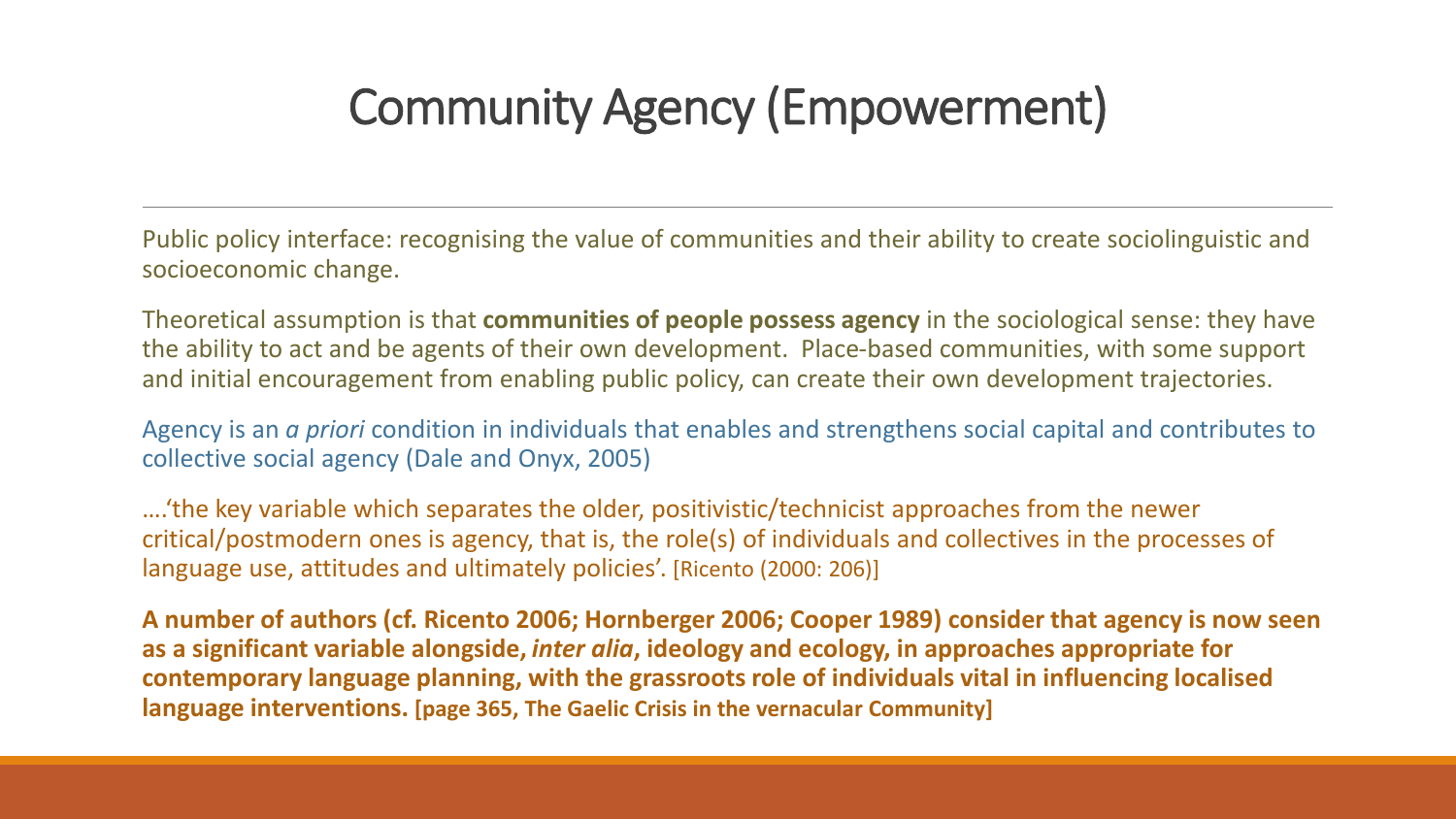### Community Resilience

Resilience has been described in many different way…..concept interdisciplinary and is evident in geography, economics, sociology, ecology, and disaster and natural hazard studies.

◦ Multiple interpretations and not a singular or fixed entity.

Community resilience is perceived to promote greater well-being by creating common objectives and encouraging community members to work together for the common good of their place (Aked, Marks, Cordon and Thompson, 2010).

*"***…….definition offered by Magis (2010, p. 402) who suggests that "members of resilient communities intentionally develop personal and collective capacity that they engage to respond to and influence change, to sustain and renew the community and to develop new trajectories for the communities' future." Magis introduces a new understanding of community resilience by including human agency (collectively and individually), proactivity, and social capital".** *Quoted in Marianna Markantoni, Artur Adam Steiner & John Elliot Meador (2019). Can community interventions change resilience?*

**[Resilience indicators: Sociolinguistic resilience Index of the Gaelic vernacular community? ]**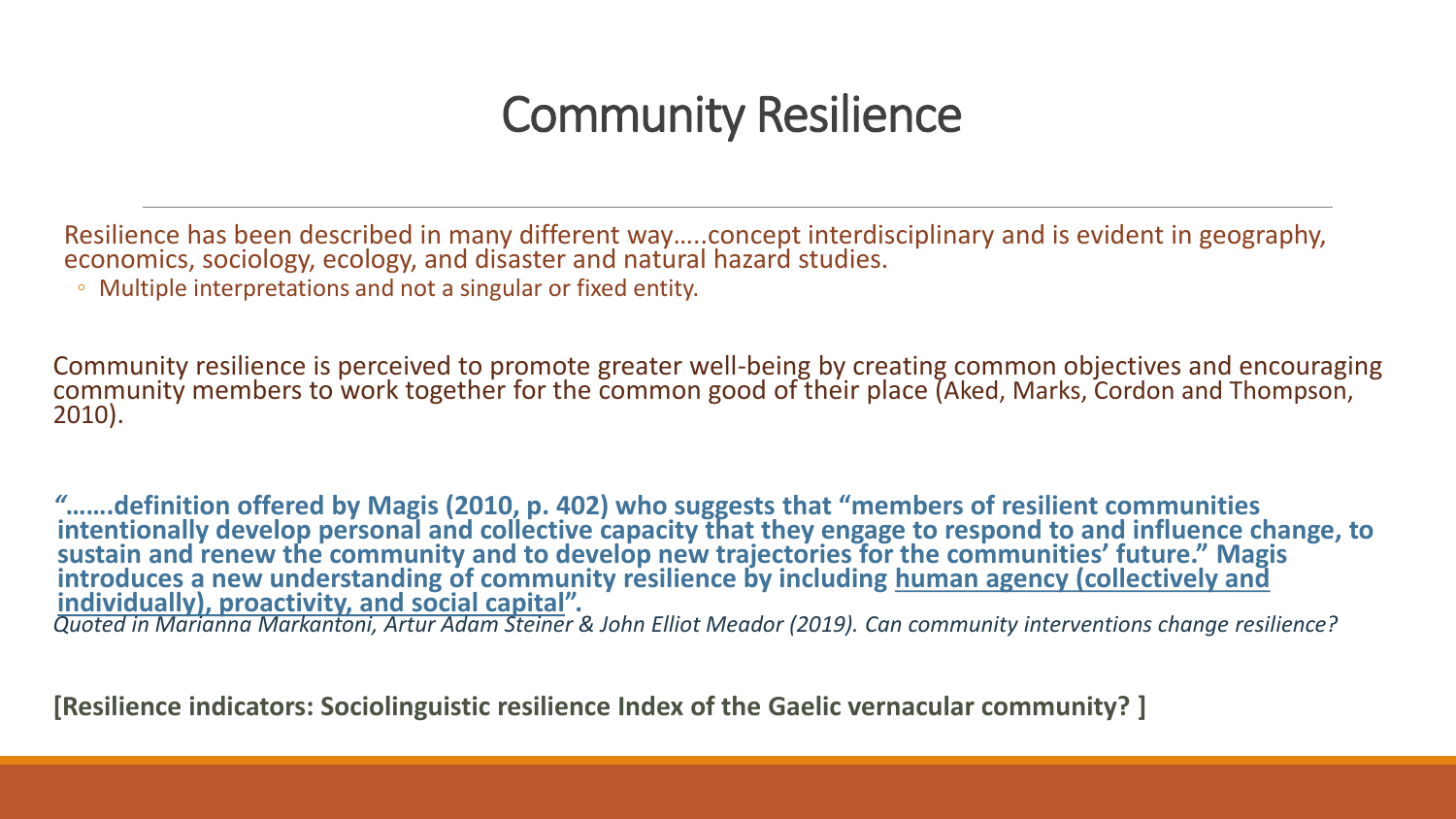#### Community-based language development is holistic….

…*it is results based; it works from the inside out and from the bottom up; it is language-aware; and it is empowering. [Lewis and Simons (2016)]*

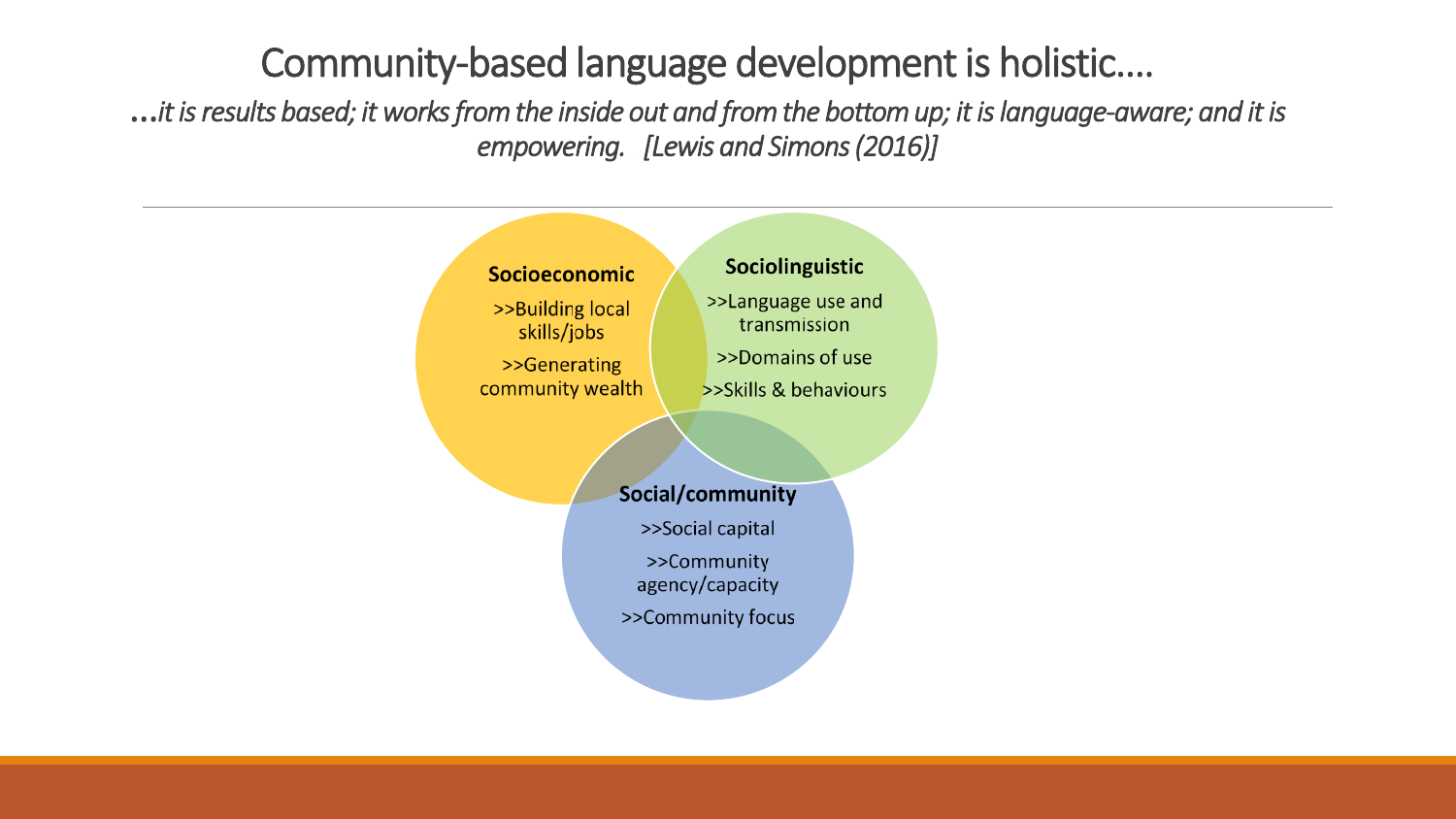#### **Stèidheachadh Urras Leasachaidh**

#### **Two sets of inter-related issues in creating a Trust:**

- How to create an organisation that is of real benefit to local people
- How to create an organisation which is financially sustainable

#### **Some points to consider:**

- What is the principal Purpose of the Trust?
- Is a Trust required to fulfil that Purpose advantages and disadvantages?
	- Important to ask whether an existing organisation does the job/can do the job, or whether some other arrangement would work
- How will the wider community be involved?
- What are the critical success factors?
- What skills and funds will be required to get started?
- Sustainability: will the community be able to keep the Trust going?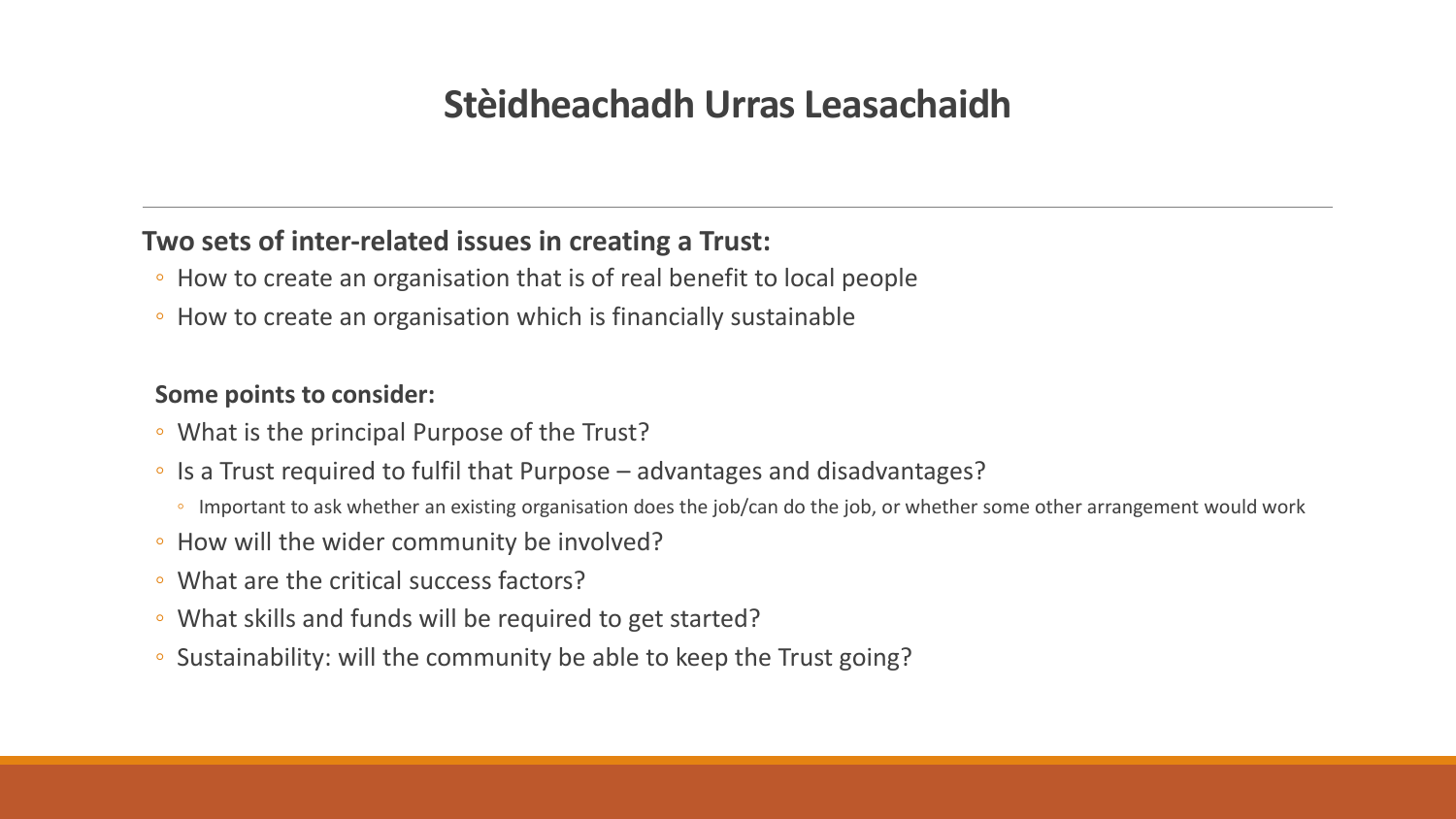#### Success Factors

- **Establish clear objectives**
- **Involve the whole community**
- **Establish clear legal and management structure**
- **Gain Local Authority/other Public Bodies' support**
- **Engage good people in the enterprise**
- **•Choose the early projects/interventions carefully**
- **Be business-like from the beginning**
- **Communicate effectively**
- **Plan to stay in business for the long-term**
- **Take a balanced and measured approach**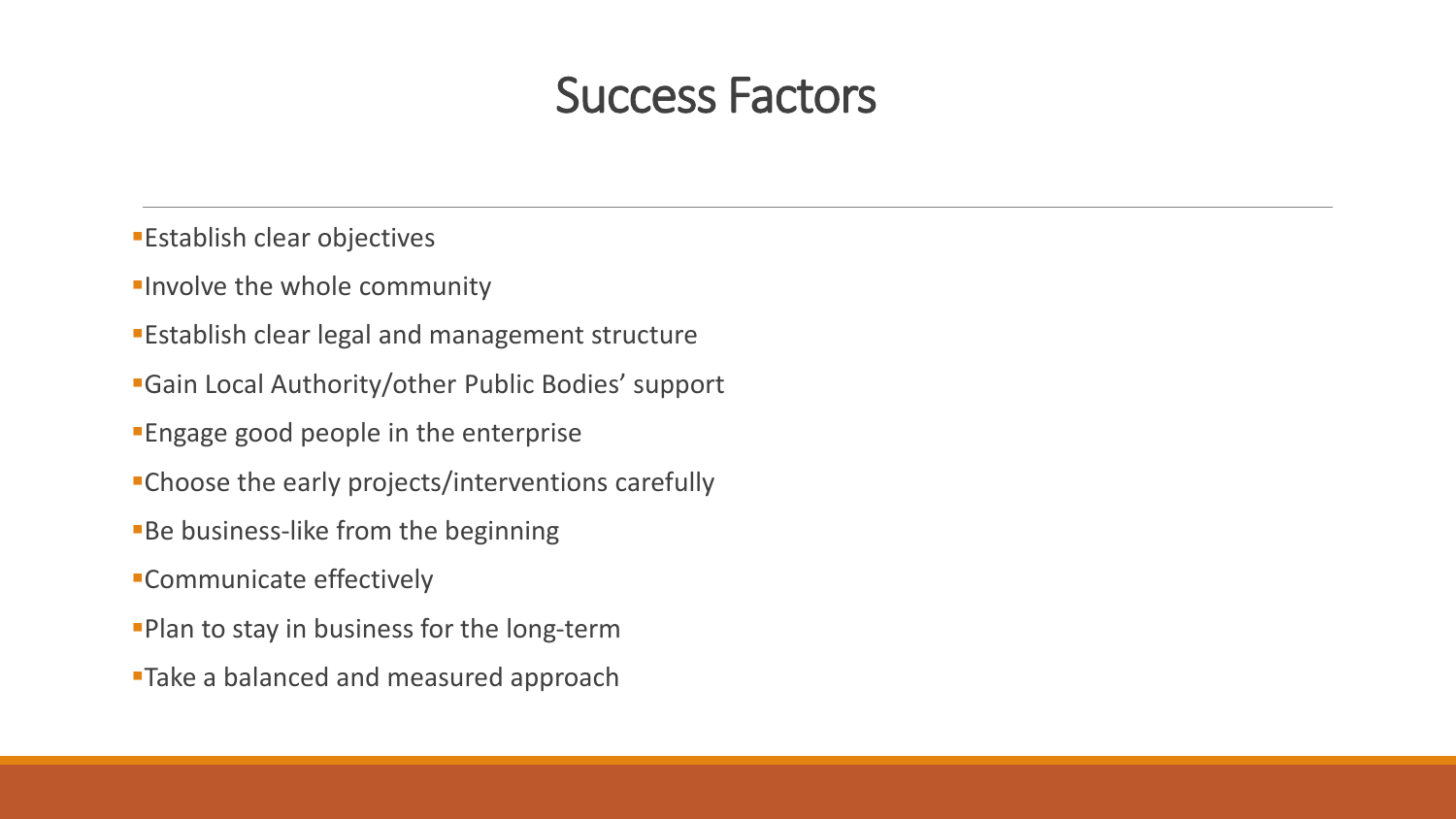# Skills and funds for start-up

#### **A start-up budget will be required for:**

■Recruitment of a Development Officer/Manager

❑Communication materials and events

❑Specialist advice for projects

■Legal advice and incorporation

❑<https://www.oscr.org.uk/>

❑OSCR is the independent Regulator and registrar for Scotland's charities, including community groups, religious charities, schools, universities, grant-giving charities, and major care providers.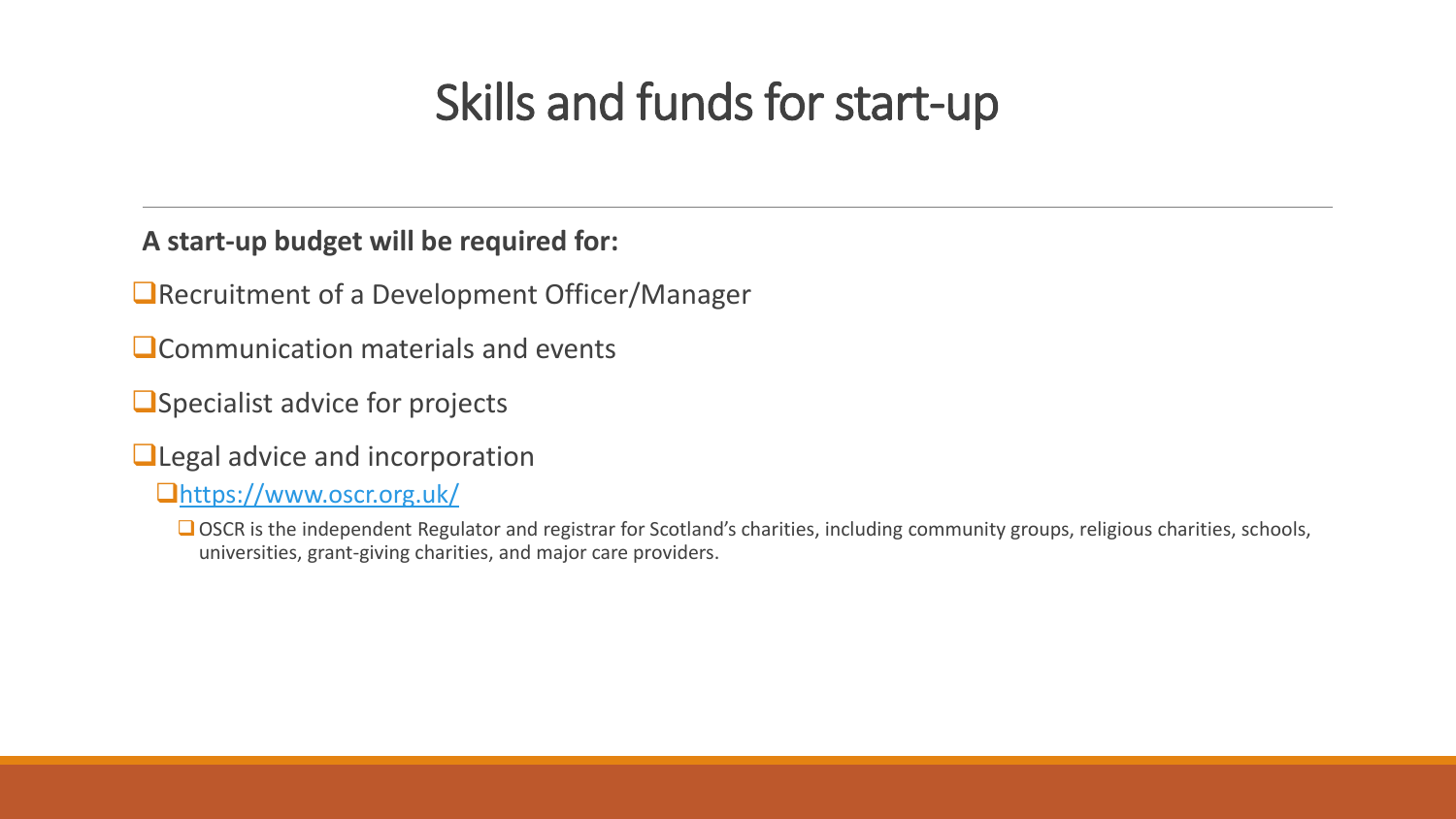# Sustainability (some issues to consider)

- **Trusts are not a magic solution to solve social and/or sociolinguistic problems.** 
	- o *How to find funds to develop projects; provide services; engage productively with communities; and keep staff employed.*
- **Core funding required for the long-term.** 
	- o Problems arise when funders withdraw or taper off funds.....or maintain short-term project cycles.
- **Trusts have advantages in that they can package funds sources and in-kind support from various** sources.
	- o *Ability to be innovative.*
- **Trusts are fulfilling a social purpose (Gaelic a public good) and many activities are unlikely to be** profitable.
	- o *Business plan which can balance objectives and costs critical.*
- **Building up an asset base such as land and/or building which can yield income.**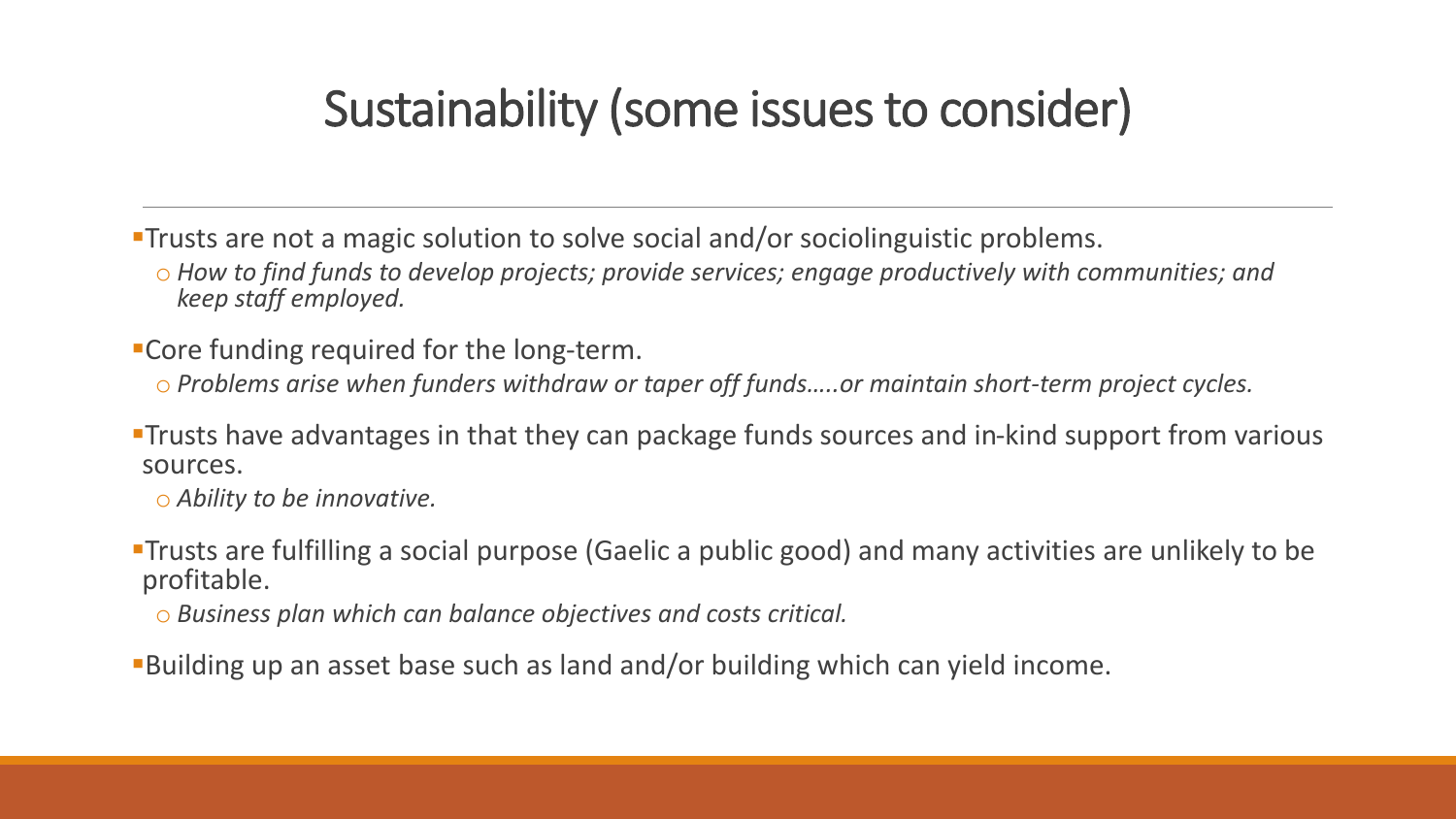# The Charity Test

The charity test is the legal set of requirements that an organisation must pass to become a charity and be entered in the Scottish Charity Register. The charity test is in two main parts:

1.an organisation has to show that it has only charitable purposes; and

2.that it provides public benefit in achieving those purposes

Public benefit is what your organisation must provide to satisfy the Charity Test. OSCR will need to be satisfied that the organisation will make a positive difference for the public.

The charity test also states that an organisation cannot become a charity, or continue to be one, if:

- it is set up to be or advance a political party
- its governing document allows it to use its assets (cash or property) for non charitable purposes
- its governing document allows Scottish Ministers to direct or control its activities.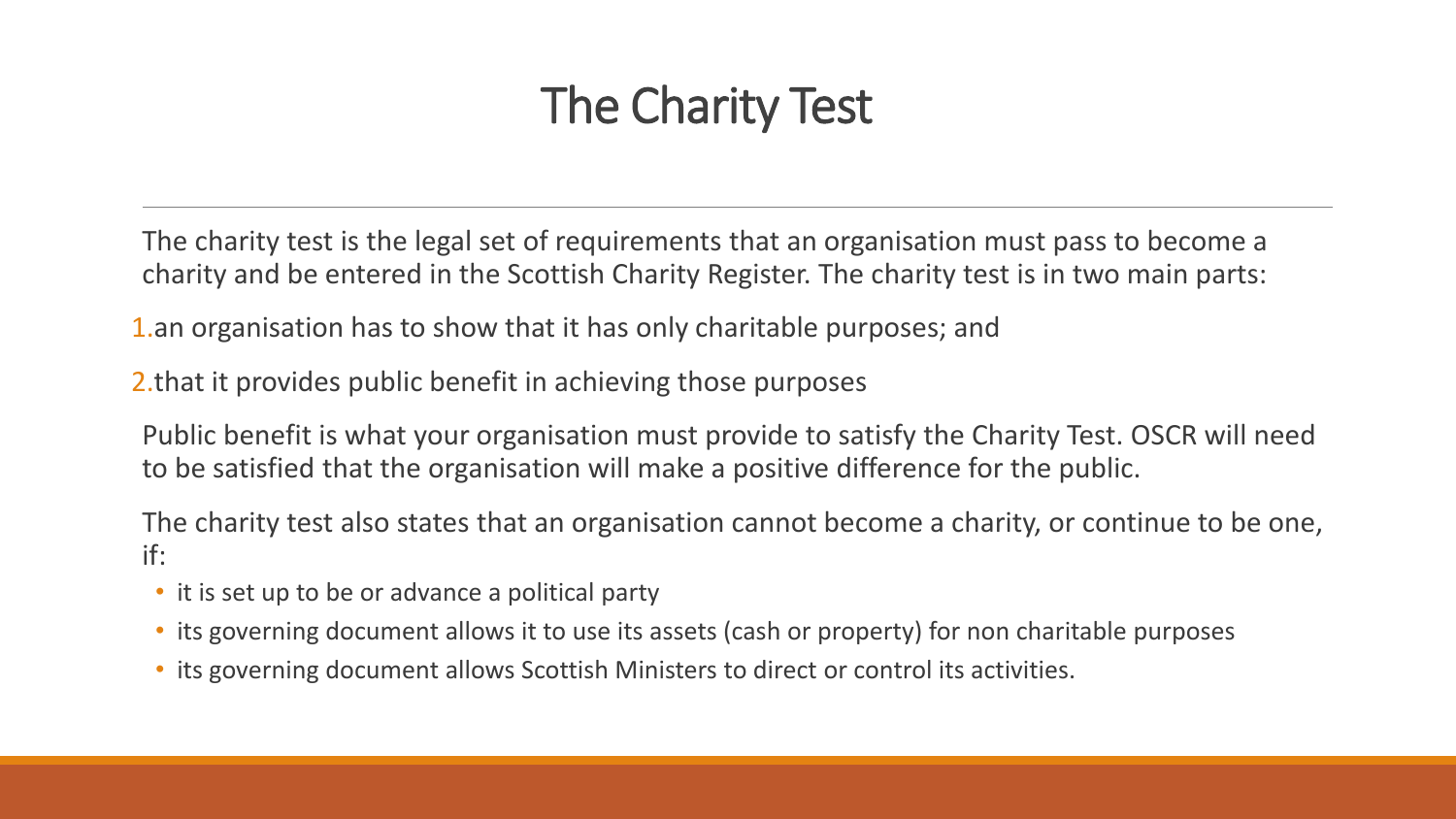#### **ARTICLES of ASSOCIATION**

*A Registered Trust will require to have Articles of Association, which need to be registered and approved by the Scottish Charity Regulator (OSCR)*

#### **THE COMPANIES ACT 2006**

#### **COMPANY LIMITED BY GUARANTEE AND NOT HAVING A SHARE CAPITAL**

#### **ARTICLES of ASSOCIATION**

**Of**

#### **Xxxxxxx**

#### **Objects**

1 *The company's objects are the advancement of education, of the arts, heritage and culture and of community development through the advancement, promotion and development of activities associated with the Gaelic language, Gaelic education, arts and cultural heritage among Gaelic speakers and learners and the general public of xxxxxxx*.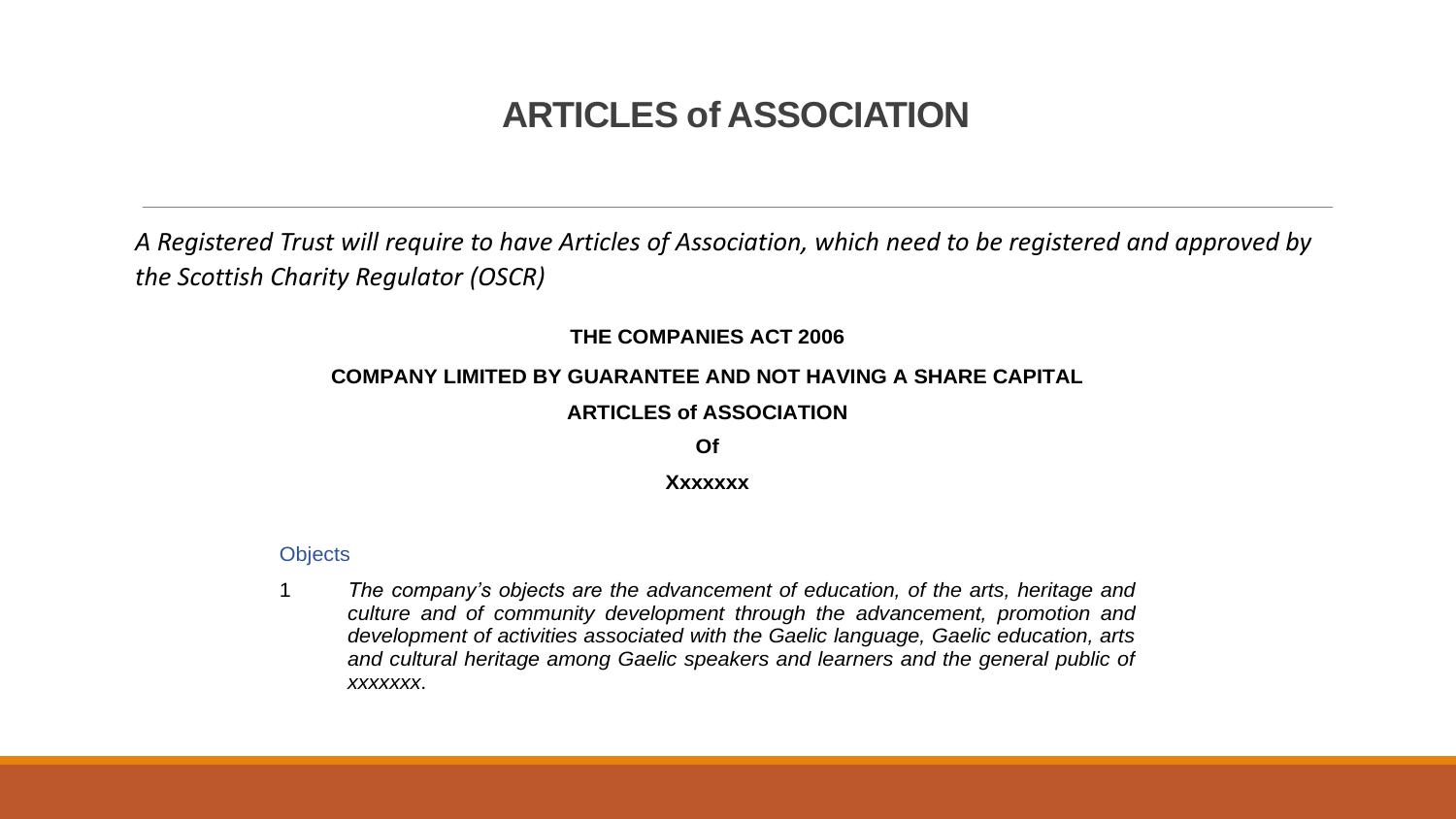# Principal aims of the Urras model

- a) To develop a resource-backed strategic facility for the Gaelic community in order to enable them to improve their societal condition in a cooperative way
- b) To protect the social presence of Gaelic in the islands from sociolinguistic habitat loss
- c) To enhance the social viability of Gaelic as a core component of island life and identity.

[page 426, The Gaelic Crisis]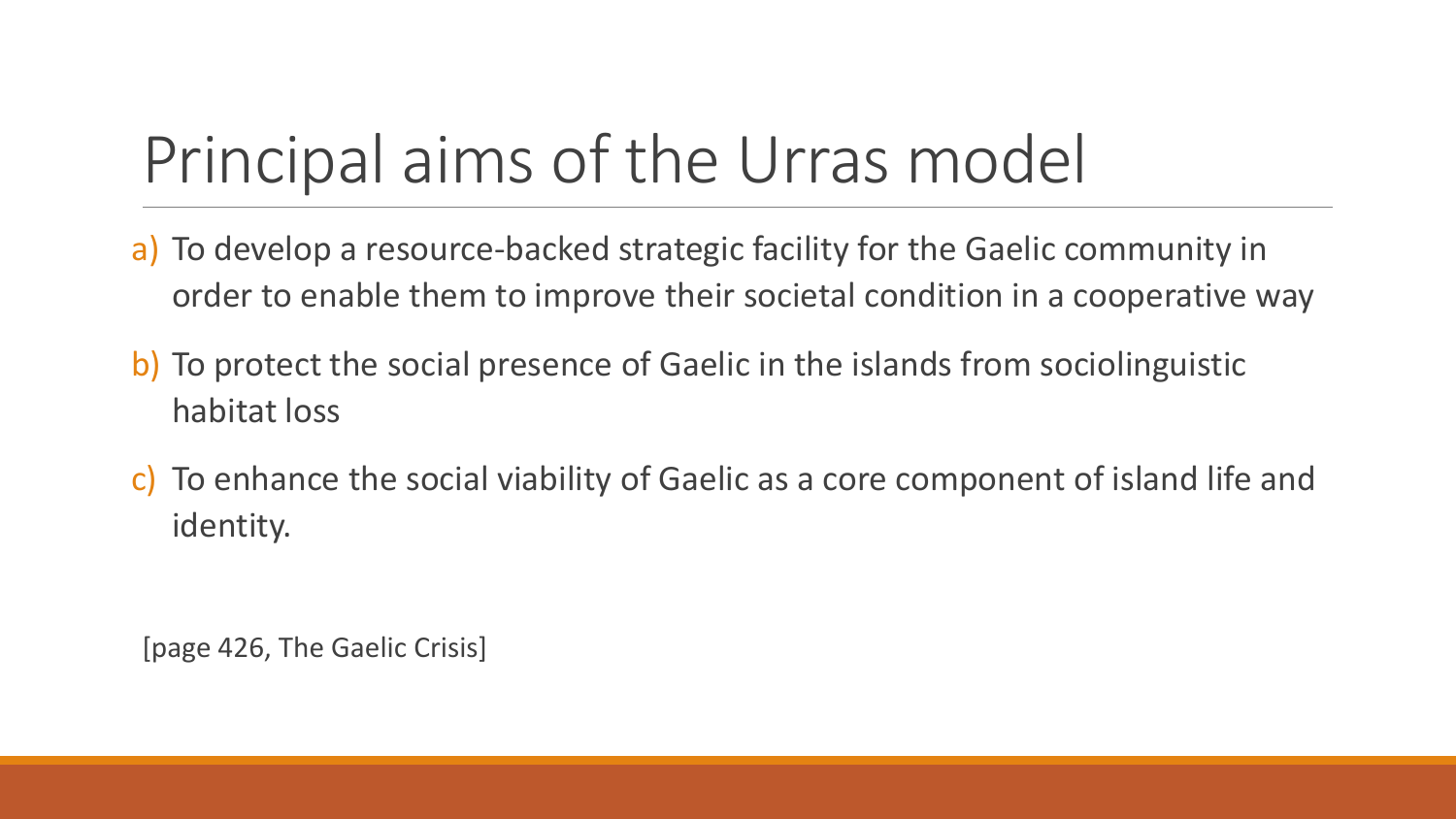### Stakeholder groups needed to initiate change

A number of key stakeholder groupings will initially be central to creating a collegiate and productive public debate. These include:

- a) Local individuals who hold positions of influence and leadership within their communities
- b) Individuals with responsibility to enact change from within the formal policy structures of Scottish Government, Bòrd na Gàidhlig and local public bodies
- c) Research bodies with knowledge and expertise on the societal condition of the Gaelic-speaking group.

[page 435, The Gaelic Crisis]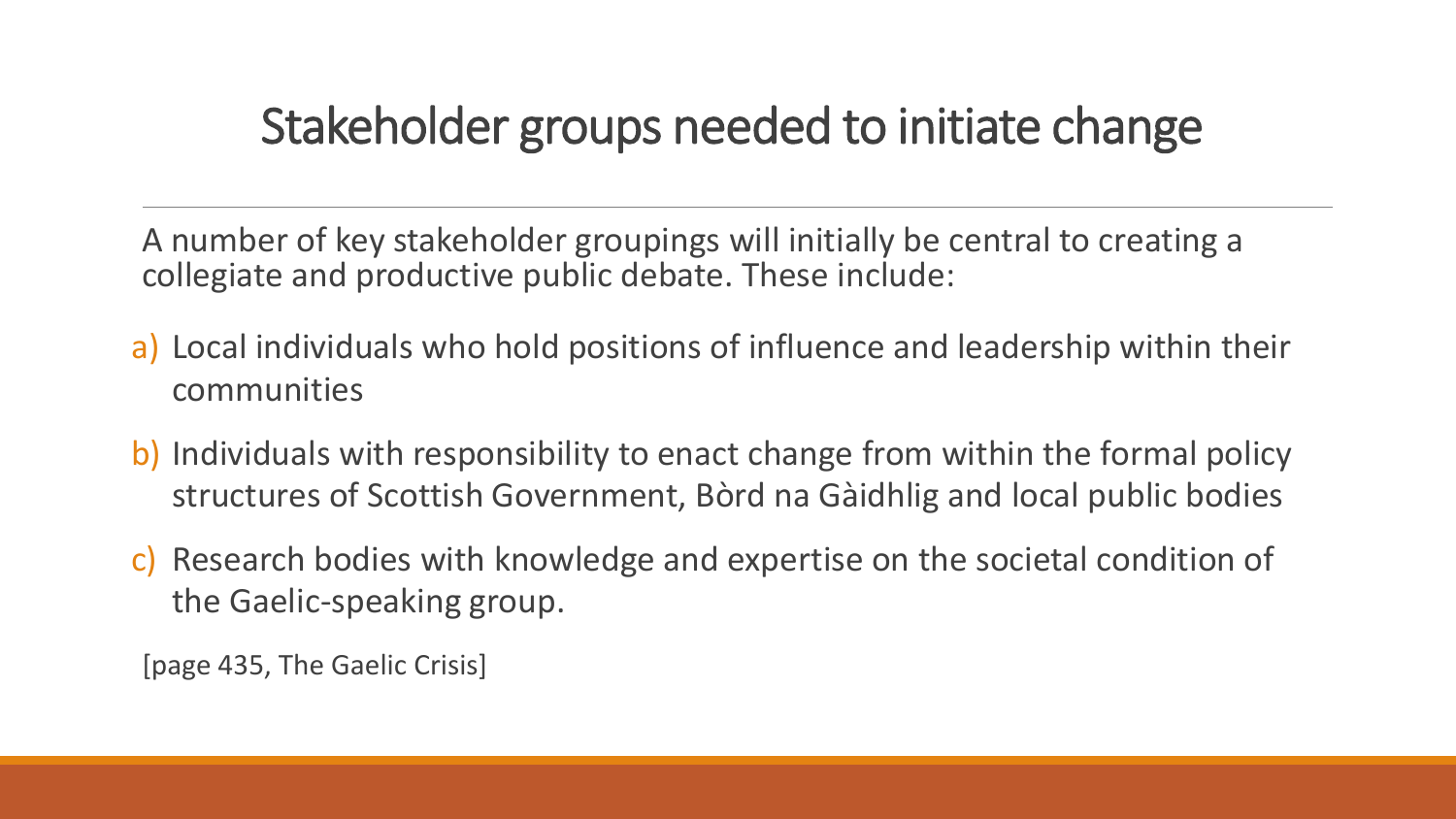#### Gaelic language development and the pathway-to-outcomes model



Without a radical change in policy direction Gaelic will soon cease to exist as a community language in any part of Scotland.

In light of the critical challenge, it is clear that clinging to the current *status quo* in language planning and policy is not a credible option.

Indeed, there is no sense in continuing to rely on vague under-informed aspirations on which much of the existing Gaelic policy framework is based. [page 442, The Gaelic Crisis]

Source: adapted from Grin, 2003. Language Policy Evaluation and the European Charter for Regional or Minority Languages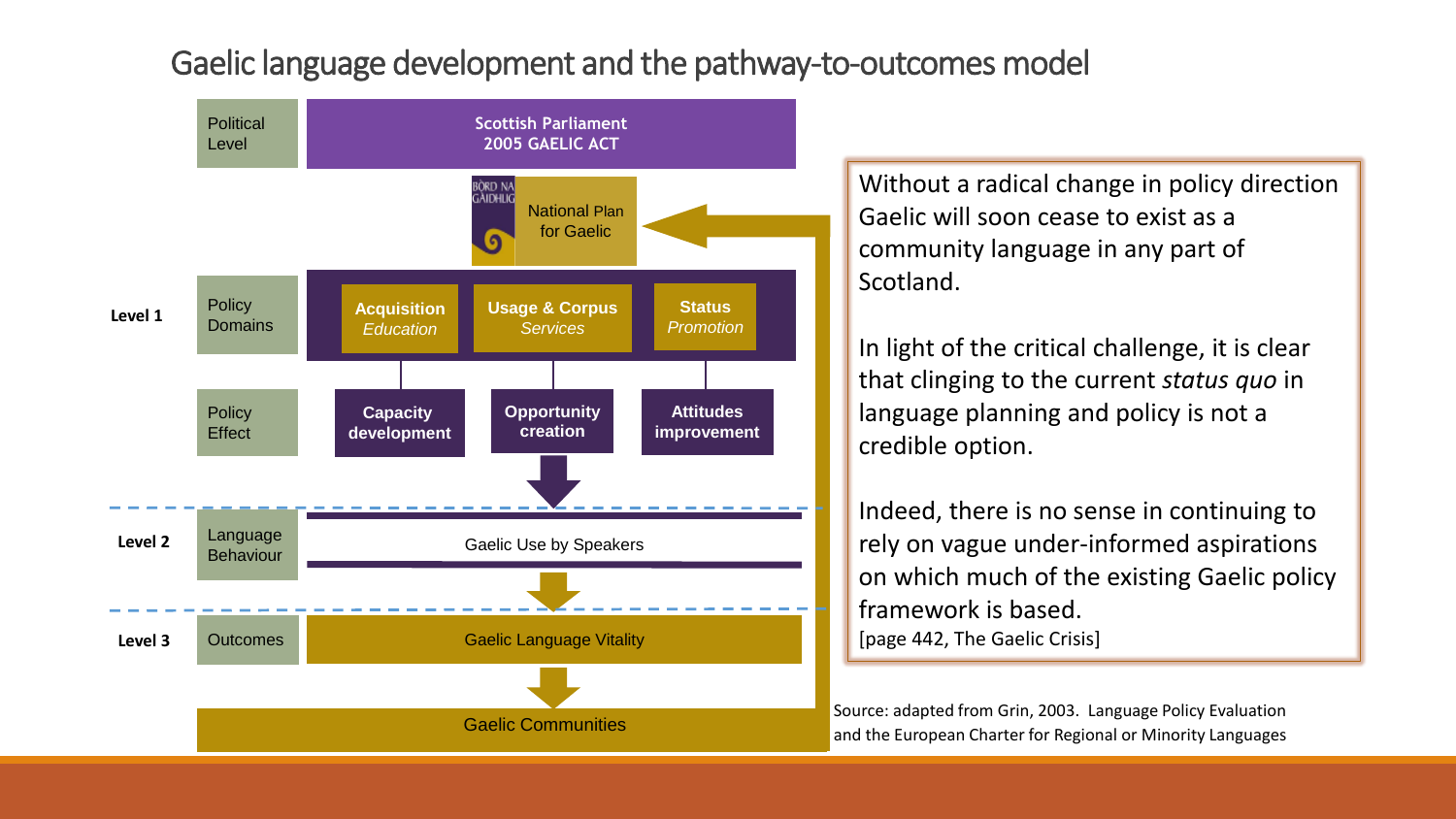#### Agus mu Dheireadh

- 1. A focus on headlines of progress is "crowding out" fundamental questions on **language capability/competence and use** within communities. **A** *Language First* **narrative**.
- **2. Developmental objectives not "fully proofed**" on their impact on minority language development efforts.
- 3. Public policy emphasis heavily skewed towards **status, symbolism and commercialisation** (*appropriation of Gàidhlig cultural/heritage dimensions*) with functioning core language communities a secondary priority. The "normalisation" of **Gàidhlig use** is not **embedded** within community to effect sustainable change.
- 4. Need to **strengthen the vitality of Gaelic as a community language** *vs* formal language of school and institutions.
- 5. Resource and policy management of **GME provision at Secondary School level requires prioritisation** and change.
- 6. Need to fully recognise the **power of the arts and cultural heritage** to shift attitudes/motivations towards Gaelic.
- 7. Language Plan activities not fully recognising the **complexity** of managing/directing/planning community development dynamics.
- 8. Gaelic language plans at regional and sub-regional levels not fully addressing factors of competence, opportunity and motivation/desire within communities to use Gaelic on a daily basis. Living lives through Gaelic.
- 9. A shift of focus from the **"collective"** to **"individualisation"** is accelerating Gaelic language shift.
- 10. Support needed for a network of Gaelic Community Trusts/Hubs: a strategic element>>>transformation>>> (*a*)"Gaelic vernacular sustainability">>>(*b*)sustainability of learner community.